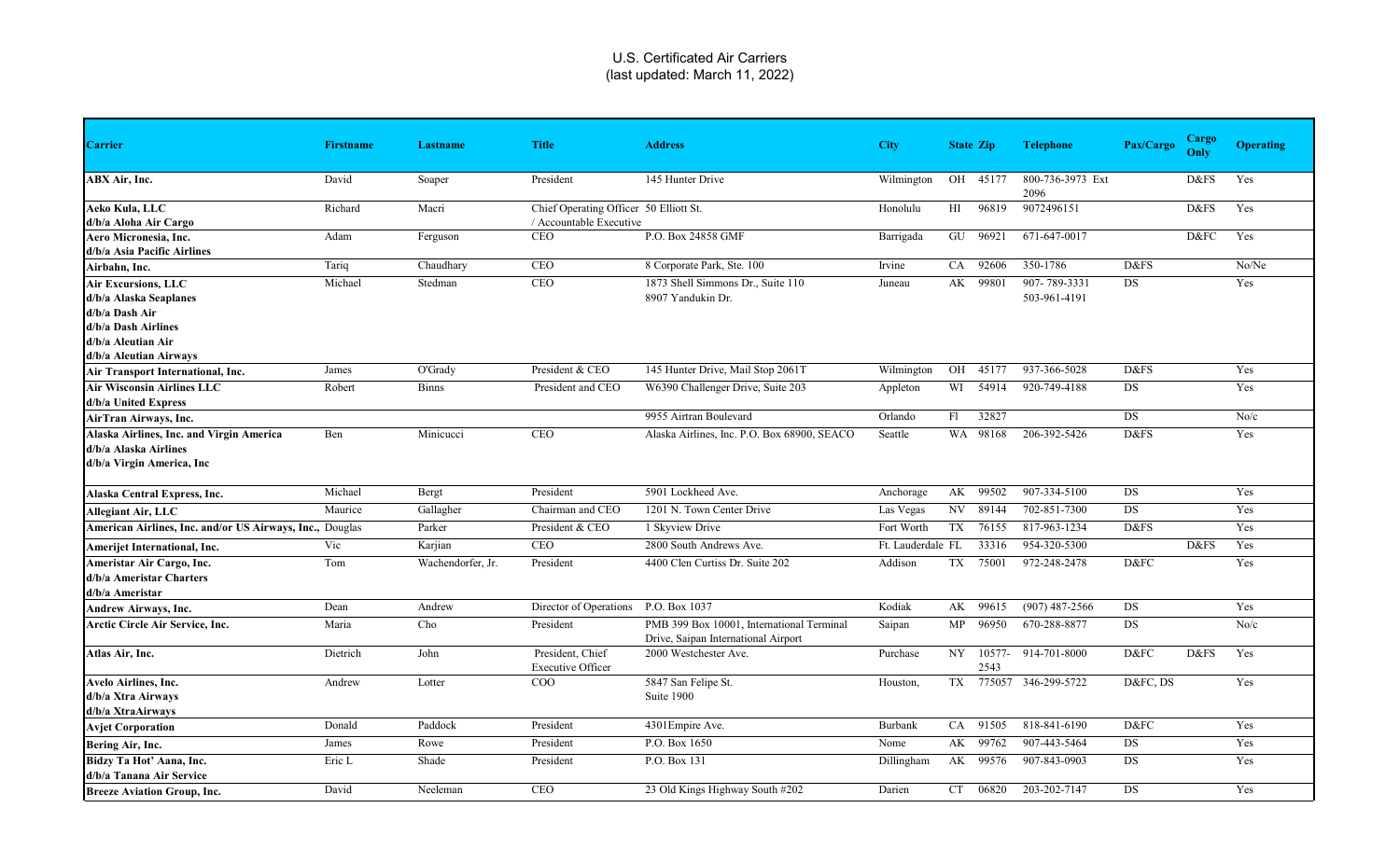|                                                              |                  |             |                   |                                                 |                       |    |                  |                    | <b>Cargo</b>      |                  |
|--------------------------------------------------------------|------------------|-------------|-------------------|-------------------------------------------------|-----------------------|----|------------------|--------------------|-------------------|------------------|
| <b>Carrier</b>                                               | <b>Firstname</b> | Lastname    | <b>Title</b>      | <b>Address</b>                                  | <b>City</b>           |    | <b>State Zip</b> | <b>Telephone</b>   | Pax/Cargo<br>Only | <b>Operating</b> |
| Caribbean Sun Airlines, Inc.<br>d/b/a World Atlantic Airways | Tomas            | Romero      | President & CEO   | 5000 NW 36th St. Suite 100                      | Miami                 | FL | 33166            | 305-722-6100       | D&FC              | Yes              |
| Delta Air Lines, Inc.                                        | Edward H.        | Bastian     | <b>CEO</b>        | Box 20706, Hartsfield-Atlanta Int'l Airport     | Atlanta               |    | GA 30320         | 404-715-6653       | D&FS              | Yes              |
| d/b/a Delta                                                  |                  |             |                   |                                                 |                       |    |                  |                    |                   |                  |
| d/b/a Delta Air Lines                                        |                  |             |                   |                                                 |                       |    |                  |                    |                   |                  |
| d/b/a Delta Express                                          |                  |             |                   |                                                 |                       |    |                  |                    |                   |                  |
| d/b/a Delta Shuttle                                          |                  |             |                   |                                                 |                       |    |                  |                    |                   |                  |
| <b>Eastern Airlines, LLC</b>                                 | Steve            | Harfst      | <b>CEO</b>        | 550 E. Swedesford Road, Suite 210               | Wayne                 | PA | 19087            | 609-488-0044       | DC &FS            | Yes              |
| d/b/a Eastern Air Cargo                                      |                  |             |                   |                                                 |                       |    |                  |                    |                   |                  |
| Elite Airways, LLC                                           | John             | Pearsall    | President         | 50 Portland Pier                                | Portland              |    | ME 04101-        | 207-842-6400       | DS                | Yes              |
|                                                              |                  |             |                   |                                                 |                       |    | 5016             |                    |                   |                  |
| <b>Empire Airlines, Inc.</b>                                 | Timothy          | Komberec    | President         | 11559 North Atlas Road                          | Hayden                | ID | 83835            | 208-292-3850 ext   | DS                | Yes              |
| d/b/a Ohana by Hawaiian                                      |                  |             |                   |                                                 |                       |    |                  | 120                |                   |                  |
| <b>Endeavor Air, Inc.</b>                                    | Graham           | James (Jim) | CEO               | 7500 Airline Drive                              | Minneapolis MN 55450  |    |                  | 612-266-1737       | DS&FS             | Yes              |
| d/b/a Delta Connection                                       |                  |             |                   |                                                 |                       |    |                  |                    |                   |                  |
| Envoy Air, Inc.                                              | Pedro            | Fabregas    | President         | 4301 Regent Blvd.                               | Irving                | TX | 75063            | 972-374-9150       | D&FS              | Yes              |
| d/b/a American Eagle                                         |                  |             |                   |                                                 |                       |    |                  |                    |                   |                  |
| <b>ExpressJet Airlines, LLC</b>                              | Karnik           | Subodh      | President and CEO | 1745 Phoenix Blvd., Suite 500, College Park,    | Atlanta               |    | GA 30354         | 404-856-1110       | DS                | Yes              |
| $d/b/a$ aha!                                                 |                  |             |                   |                                                 |                       |    |                  |                    |                   |                  |
| d/b/a air hotel adventure                                    |                  |             |                   |                                                 |                       |    |                  |                    |                   |                  |
| $d/b/a$ fly-aha!                                             |                  |             |                   |                                                 |                       |    |                  |                    |                   |                  |
| d/b/a aha! Travel Management Company                         |                  |             |                   |                                                 |                       |    |                  |                    |                   |                  |
| <b>Federal Express Corp</b>                                  | Donald F         | Colleran    | President and CEO | 3610 Hacks Cross Road                           | Memphis               | TN | 38125            | 901-434-7722       | D&FS              | Yes              |
| Fox Aircraft, LLC                                            | Steve            | Fox         | Manager           | 6049 East Hart Lake Loop                        | Wasilla               | AK | 99654            | 907-301-2770       | DS                | No/NE            |
| 40 Mile Air, Ltd.                                            | Leif             | Wilson      | President         | Post Box 539:<br>Mile Post 1313 Alaskan Highway | Tok                   | AK | 99780            | 907-883-5191       | <b>DS</b>         | Yes              |
| <b>Frontier Airlines, Inc.</b>                               | Barry            | Biffle      | President         | Frontier Center One<br>4545 Airport Way         | Denver                | CO | 80239            | 720-374-7442       | DS                | Yes              |
|                                                              |                  | J. Wegel    |                   | Building 5A, 4200 NW 36th St., Miami            | Miami                 | FL | 33166            | 305-869-4790       | D&FC              | Yes              |
| <b>Global Crossing Airlines, LLC</b>                         | Edward           |             | Chairman and CEO  | <b>International Airport</b>                    |                       |    |                  |                    |                   |                  |
| <b>GoJet Airlines, LLC</b>                                   | Richard A.       | Leach       | President         | 11495 Navaid Road,                              | Bridgeton             |    | MO 63044         | 314-222-4305       | DS                | Yes              |
| d/b/a United Express                                         |                  |             |                   | Suite 303                                       |                       |    |                  |                    |                   |                  |
| <b>Grand Canyon Airlines, Inc.</b>                           | Brenda           | Halvorson   | CEO               | 1265 Airport Road                               | Boulder City NV 89005 |    |                  | 602-321-1970       | DS                | Yes              |
| d/b/a Grand Canyon Airlines                                  |                  |             |                   |                                                 |                       |    |                  |                    |                   |                  |
| d/b/a Scenic Airlines                                        |                  |             |                   |                                                 |                       |    |                  |                    |                   |                  |
| d/b/a Grand Canyon Scenic Airlines                           |                  |             |                   |                                                 |                       |    |                  |                    |                   |                  |
| <b>Grant Aviation, Inc.</b>                                  | Robert           | Kelley      | President         | 6420 Kulis Drive                                | Anchorage             |    | AK 99502         | 907-302-3675       | DS                | Yes              |
| Gulf and Caribbean Cargo, Inc.                               | Helen            | Ross        | <b>CEO</b>        | 6860 South Service Drive                        | Waterford             | MI | 48327            | 248-666-5910       | D&FS              | Yes              |
| d/b/a Gulf and Caribbean Air                                 |                  |             |                   |                                                 |                       |    |                  |                    |                   |                  |
| d/b/a IFL Group                                              |                  |             |                   |                                                 |                       |    |                  |                    |                   |                  |
| Harris Aircraft Services, Inc.                               | R. Scott         | Harris      | President         | 400 Airport Rd.                                 | Sitka                 | AK |                  | 99835 907-966-2080 | DS                | Yes              |
| Hawaiian Airlines, Inc.                                      | Peter            | Ingram      | President & CEO   | PO Box 30008                                    | Honolulu              | HI | 96820            | 808-835-3604       | D&FS              | Yes              |
| d/b/a Ohana by Hawaiian                                      |                  |             |                   |                                                 |                       |    |                  |                    |                   |                  |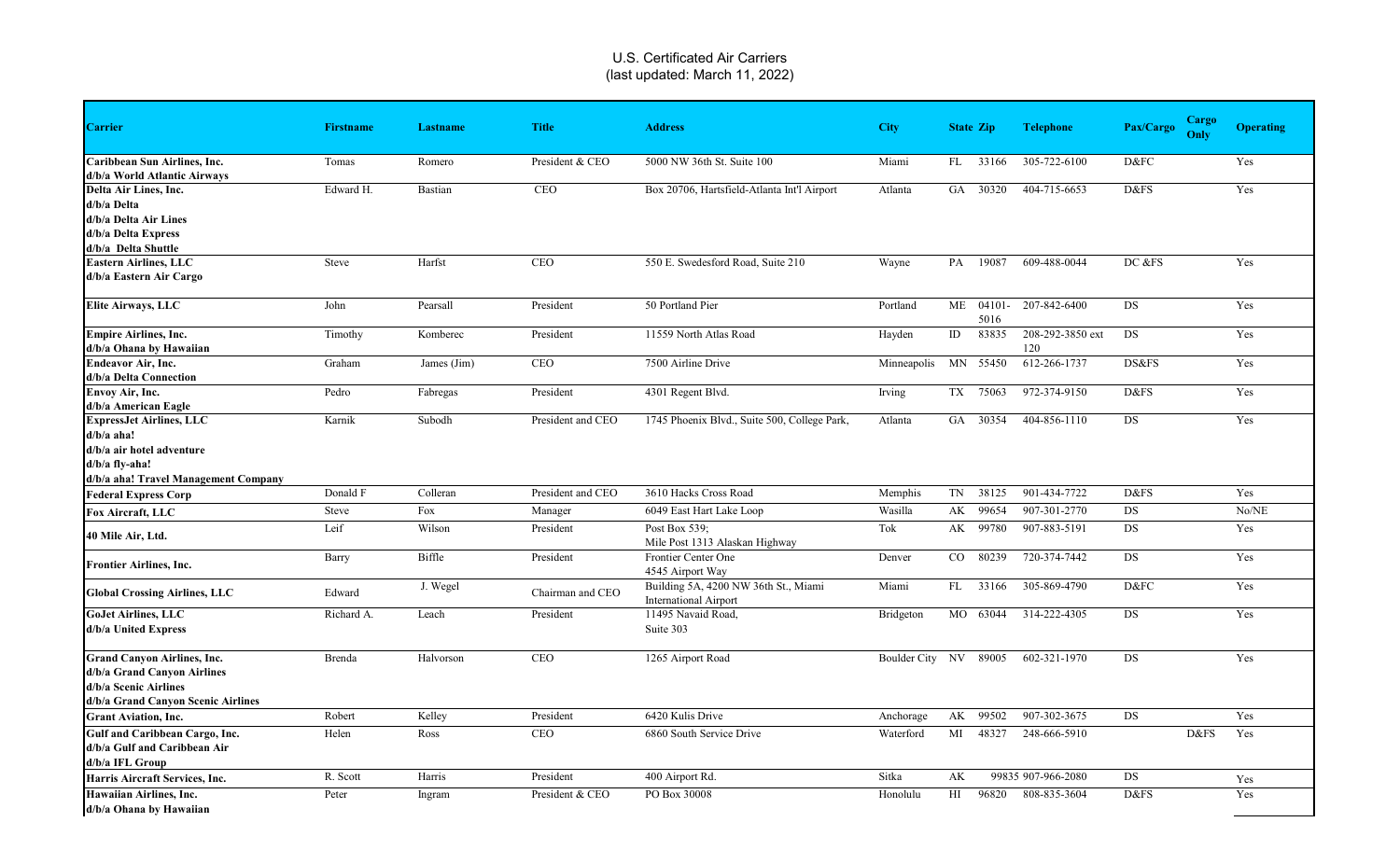| <b>Carrier</b>                                                                                                                                                                   | <b>Firstname</b> | <b>Lastname</b> | <b>Title</b>                  | <b>Address</b>                                  | <b>City</b> | <b>State Zip</b> |       | <b>Telephone</b>     | Pax/Cargo | <b>Cargo</b><br>Only | <b>Operating</b> |
|----------------------------------------------------------------------------------------------------------------------------------------------------------------------------------|------------------|-----------------|-------------------------------|-------------------------------------------------|-------------|------------------|-------|----------------------|-----------|----------------------|------------------|
| <b>Hillwood Airways, LLC</b>                                                                                                                                                     | Charles          | Bart            | President & CEO               | 13537 Heritage Parkway                          | Fort Worth  | TX 76177         |       | $(682)$ 831-0055     | D&FC      |                      | Yes              |
| <b>Horizon Air Industries, Inc.</b><br>d/b/a Horizon Air<br>d/b/a Alaska Horizon                                                                                                 | Joe              | Sprague         | <b>CEO</b>                    | 19521 International Boulevard                   | Seattle     | WA 98188         |       | 206-241-6757         | D&FS      |                      | Yes              |
| Iliamna Air Taxi, Inc.                                                                                                                                                           | Timothy J.       | La Porte        | President                     | Iliamna Airport, Lot 5, Block 200               | Iliamna     | AK               | 99606 | 907-571-1248         | DS        |                      | Yes              |
| <b>J&amp;M Alaska Tours, Inc.</b><br>d/b/a Alaska Air Transit                                                                                                                    | Daniel           | Owen            | President                     | 2301 Merrill Field Drive                        | Anchorage   | AK               | 99501 | 907-276-5422         | <b>DS</b> |                      | Yes              |
| <b>JetBlue Airways Corporation</b>                                                                                                                                               | Robin            | Hayes           | <b>CEO</b>                    | 27-01 Queens Plaza North                        | Long Island | NY 11101         |       | 718-709-3048         | DS & FS   |                      | Yes              |
| Jet Aviation Flight Services, Inc.                                                                                                                                               | David W.         | Paddock         | Senior VP/ General<br>Manager | 112 Charles A. Lindberg Drive                   | Teterboro   | $_{\rm NJ}$      | 07608 | 201-462-4014         | DS & FS   |                      | Yes              |
| JuniPogo LLC                                                                                                                                                                     |                  |                 |                               |                                                 |             |                  |       |                      |           |                      |                  |
| $d/b/a$ 70 North                                                                                                                                                                 | Mike             | McCrary         |                               | Director of Operations 20748 Birchwood Spur Rd. | Chugiak     | АK               |       | 99567 (907) 659-2544 | DS        |                      | No/Ne            |
| KaiserAir, Inc.<br>d/b/a Kaiser Air                                                                                                                                              | Ronald J.        | Guerra          | President                     | PO Box 2626, Airport Station                    | Oakland     | CA               | 94614 | 510-553-8416         | DC&FC     |                      | Yes              |
| <b>Kalinin Aviation LLC</b><br>d/b/a Alaska Seaplanes<br>d/b/a Dash Air<br>d/b/a Dash Airlines<br>d/b/a Aleutian Air<br>d/b/a Aleutian Airways                                   | Carl John        | Ramseth         | General Manager               | 1873 Shell Simmons Dr. Suite 110                | Juneau      | AK               | 99801 | 907-789-7880         | DS        |                      | Yes              |
| Kalitta Air, LLC<br>d/b/a American International Airways                                                                                                                         | Doyle C.         | Sanderlin       | General Mgr.                  | 818 Willow Run Airport                          | Ypsilanti   | MI               | 48198 | 734-484-0088         |           | <b>DS</b>            | Yes              |
| Kalitta Charters II, LLC                                                                                                                                                         | Douglas          | Kalitta         | President &CEO                | 843 Willow run Airport                          | Ypsilanti   | MI               | 48198 | 734-985-2630         |           | D&FC                 | Yes              |
| Katmai Air, LLC<br>d/b/a Katmai Air                                                                                                                                              | Kellan           | Klosterman      | Director Operations           | 4125 Aircraft Drive                             | Anchorage   | AK               | 99502 | 907-243-5548         | DS        |                      | Yes              |
| Lynden Air Cargo, LLC                                                                                                                                                            | Richard          | Zerkel          | President                     | 6520 Kulis Drive                                | Anchorage   | AK               | 99502 | 907-249-0212         |           | <b>DS</b>            | Yes              |
| <b>Maritime Helicopters, Inc.</b>                                                                                                                                                | Donald           | Fell            | President                     | 3520 FAA Rd.                                    | Homer       | AK               | 99603 | $(907)$ 235-7771     | DS        |                      | Yes              |
| Mesa Airlines, Inc.<br>d/b/a United Express<br>d/b/a American Eagle<br>d/b/a DHL Express                                                                                         | Jonathan         | Ornstein        | <b>CEO</b>                    | 410 N. 44th St., Suite 700                      | Phoenix     | AZ               | 85008 | 602-685-4010         | DS & FS   |                      | Yes              |
| Miami Air International, Inc.                                                                                                                                                    | Armando          | Martinez        | President                     | PO Box 660880<br>5000 NW 36th Street, Suite 307 | Miami       | FL               | 33266 | 305-876-3621         | D&FC      |                      | No/NE            |
| <b>National Air Cargo Group, LLC</b><br>d/b/a National Airlines                                                                                                                  | Christopher      | Alf             | <b>CEO</b>                    | 5955 T G Lee Blvd Suite 200                     | Orlando     | FL               | 32822 | 407-283-6272         | D&FC FS   |                      | Yes              |
| Northern Air Cargo, Inc.                                                                                                                                                         | Richard          | Macri           | President & CEO               | 3900 Old INT'L Airport Rd.                      | Anchorage   | AK 99502         |       | 907-243-3545         |           | D&FS                 | Yes              |
| <b>Northern Pacific Airlines, Inc.</b><br>d/b/a Ravn Alaska<br>d/b/a Northern Pacific<br>d/b/a Northern Pacific Airlines<br>d/b/a Northern Pacific Airways<br>d/b/a Ravn Connect | Rob              | McKinney        | CEO                           | 4700 Old International Airport Rd.              | Anchorage   | AK               | 99502 | 907-226-8310         | DS        |                      | Yes              |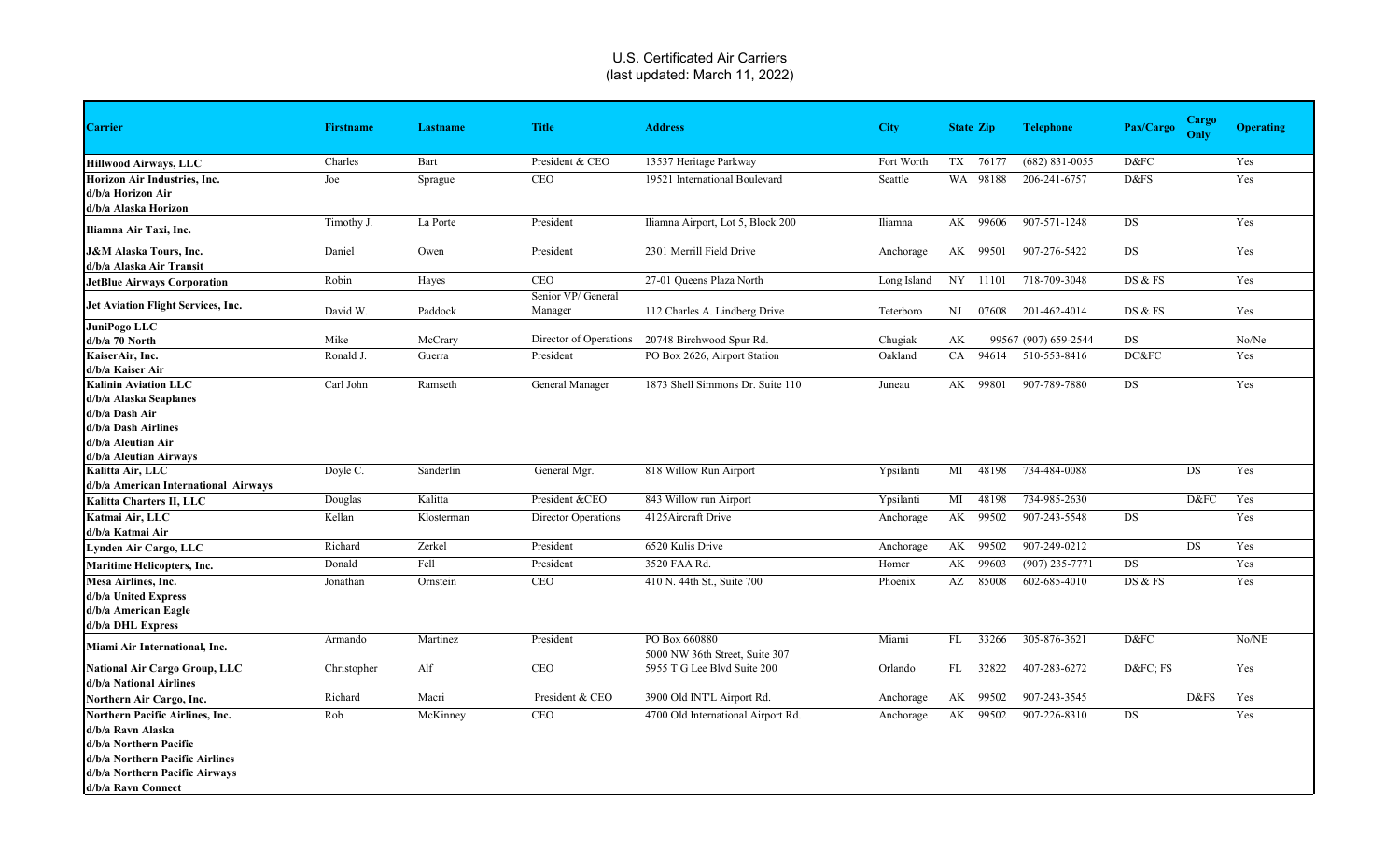| <b>Carrier</b>                             | <b>Firstname</b> | <b>Lastname</b> | <b>Title</b>             | <b>Address</b>                          | <b>City</b>       |              | <b>State Zip</b> | <b>Telephone</b>   | Pax/Cargo | <b>Cargo</b><br>Only | <b>Operating</b> |
|--------------------------------------------|------------------|-----------------|--------------------------|-----------------------------------------|-------------------|--------------|------------------|--------------------|-----------|----------------------|------------------|
|                                            |                  |                 |                          |                                         |                   |              |                  |                    |           |                      |                  |
| Omni Air International, Inc.               | Dan              | Orcutt          | President & CEO          | P.O. Box 582527                         | Tulsa             |              | OK 74158         | 918-836-5393       | D&FC      |                      | Yes              |
| d/b/a Omni Air Express                     |                  |                 |                          | 3303 North Sheridan Rd                  |                   |              |                  |                    |           |                      |                  |
|                                            |                  |                 |                          | Hangar 19                               |                   |              |                  |                    |           |                      |                  |
| Paklook Air, Inc.                          |                  |                 |                          |                                         |                   |              |                  |                    |           |                      | Yes              |
| d/b/a Airlift Alaska                       |                  |                 |                          |                                         |                   |              |                  |                    |           |                      |                  |
| d/b/a Yute Commuter Service                |                  |                 |                          | 3551 Airport Road                       |                   |              |                  |                    |           |                      |                  |
| d/b/a Yute Air Bethel                      | Michael Wade     | Renfro          | Agent for Service        | PO Box 2988                             | Bethel            | AK           |                  | 99559 907-545-4135 | DS        |                      |                  |
| Papillon Airways, Inc.                     | Brenda           | Halverson       | President                | 1265 Airport Road                       | Boulder City      |              | NV 89005         | 602-321-1970       | DS        |                      | Yes              |
| d/b/a Grand Canyon Helicopters             |                  |                 |                          |                                         |                   |              |                  |                    |           |                      |                  |
| d/b/a Papillon Grand Canyon Helicopters    |                  |                 |                          |                                         |                   |              |                  |                    |           |                      |                  |
| PM Air, LLC                                | Marcus           | Sessoms         | President                | 3471 South Roosevelt Blvd.              | Key West          | FL           | 33040            | 305-293-9300       | <b>DS</b> |                      | Yes              |
| d/b/a Promech Air                          |                  |                 |                          |                                         |                   |              |                  |                    |           |                      |                  |
| d/b/a Key West Seaplane Adventures         |                  |                 |                          |                                         |                   |              |                  |                    |           |                      |                  |
| Polar Air Cargo Worldwide, Inc.            | Dietrich         | John            | President, Chief         | 2000 Westchester Avenue                 | Purchase          |              | NY 10577         | 914-701-8688       |           | D&FS                 | Yes              |
| d/b/a Polar Air Cargo                      |                  |                 | <b>Executive Officer</b> |                                         |                   |              |                  |                    |           |                      |                  |
| <b>Polaris Aviation Solutions LLC</b>      | Michael          | Santiago        | President                | Atlantic City International Airport     | Egg Harbor        | NJ           | 8234             | 650-740-1514       | D&FC      |                      | Yes              |
|                                            |                  |                 |                          | c/o Landmark Aviation, Suite 114        | Township          |              |                  |                    |           |                      |                  |
| PSA Airlines, Inc.                         | Dion J.          | Flannery        | President and CEO        | 3400 Terminal Drive                     | Vandalia          |              | OH 45377         | 937-665-2586       | D&FS      |                      | Yes              |
| d/b/a American Eagle                       |                  |                 |                          |                                         |                   |              |                  |                    |           |                      |                  |
| Redemption, Inc.                           | Adam R           | Lutz,           | President                | 1420 Airport Way                        | Kodiak            |              | AK 99615         | 907-487-4596       | DS        |                      | Yes              |
| d/b/a Island Air Service                   |                  |                 |                          |                                         |                   |              |                  |                    |           |                      |                  |
| d/b/a Island Air                           |                  |                 |                          |                                         |                   |              |                  |                    |           |                      |                  |
| <b>Republic Airways Inc.</b>               | Bryan K.         | Bedford         | <b>CEO</b>               | 8909 Purdue Road, Ste. 300              | Indianapolis      | $\mathbb{N}$ | 46268            | 317-484-6047       | <b>DS</b> |                      | Yes              |
| d/b/a American Eagle                       |                  |                 |                          |                                         |                   |              |                  |                    |           |                      |                  |
| d/b/a Delta Connection                     |                  |                 |                          |                                         |                   |              |                  |                    |           |                      |                  |
| d/b/a Delta Shuttle                        |                  |                 |                          |                                         |                   |              |                  |                    |           |                      |                  |
| d/b/a United Express                       |                  |                 |                          |                                         |                   |              |                  |                    |           |                      |                  |
| <b>Rhoades Aviation, Inc.</b>              | Teimour          | Riahi           | <b>CEO</b>               | P. O Box 29239                          | Honolulu          | HI           | 96820            | 808-836-8080       | D&FC      |                      | Yes              |
| d/b/a Transair                             |                  |                 |                          |                                         |                   |              |                  |                    |           |                      |                  |
| Ryan Air, Inc.                             | Wilfred          | Ryan            | President                | 6400 Carl Brady Dr.                     | Anchorage         |              | AK 99502         | 907-562-2227       | DS        |                      | Yes              |
| f/k/a Arctic Transportation Services, Inc. |                  |                 |                          |                                         |                   |              |                  |                    |           |                      |                  |
| Scott Air, LLC                             | Scott            | Van Valin       | President                | PO Box 1174                             | Craig             |              | AK 99921         | 888-387-8989       | <b>DS</b> |                      | Yes              |
| d/b/a Island Air Express                   |                  |                 |                          |                                         |                   |              |                  |                    |           |                      |                  |
| d/b/a Desert Splash Adventures             |                  |                 |                          |                                         |                   |              | 93105            |                    |           |                      | Yes              |
| <b>Scott Aviation, LLC</b>                 | Jason            | Middleton       | President & CEO          | 3760 State Street                       | Santa Barbara CA  |              |                  | 805-451-9962       | D&FC      |                      |                  |
| d/b/a Silver Air                           |                  |                 |                          | Suite 101                               |                   |              |                  |                    |           |                      |                  |
| Seaborne Virgin Island, Inc.               | Steven           | Rossum          | <b>CEO</b>               | Tirri Building (Caribbean Airports      | San Juan          | PR           | 00918            | 787-986-8741       | <b>DS</b> |                      | Yes              |
| d/b/a Seaborne Airlines                    |                  |                 |                          | 150 Carr. Sector Central                |                   |              |                  | Ext 8237           |           |                      |                  |
| d/b/a Silver Airways                       |                  |                 |                          | Suite 201                               |                   |              |                  |                    |           |                      |                  |
| Sierra Pacific Airlines, Inc.              | Mark B.          | Thorsrud        | General Manager          | 7700 North Business Park Drive          | Tucson            | AZ           | 85743            | 520-744-1144       | DS        |                      | Yes              |
| <b>Silver Airways LLC</b>                  | Steven           | Rossum          | CEO                      | 2850 Greene Street, Hollywood, FL 33020 | Ft. Lauderdale FL |              | 33020            | 954-985-1500       | D&FS      |                      | Yes              |
| Sky Lease I, Inc.                          | Alfonso          | Rey             | President and CEO        | 4640 NW 36th Street                     | Miami             | FL           | 27409            | 305-871-0130       |           | DS, FS               | Yes              |
| d/b/a TradeWinds Airlines                  |                  |                 |                          |                                         |                   |              |                  |                    |           |                      |                  |
| d/b/a TradeWinds                           |                  |                 |                          |                                         |                   |              |                  |                    |           |                      |                  |
| d/b/a Sky Lease Cargo                      |                  |                 |                          |                                         |                   |              |                  |                    |           |                      |                  |
|                                            |                  |                 |                          |                                         |                   |              |                  |                    |           |                      |                  |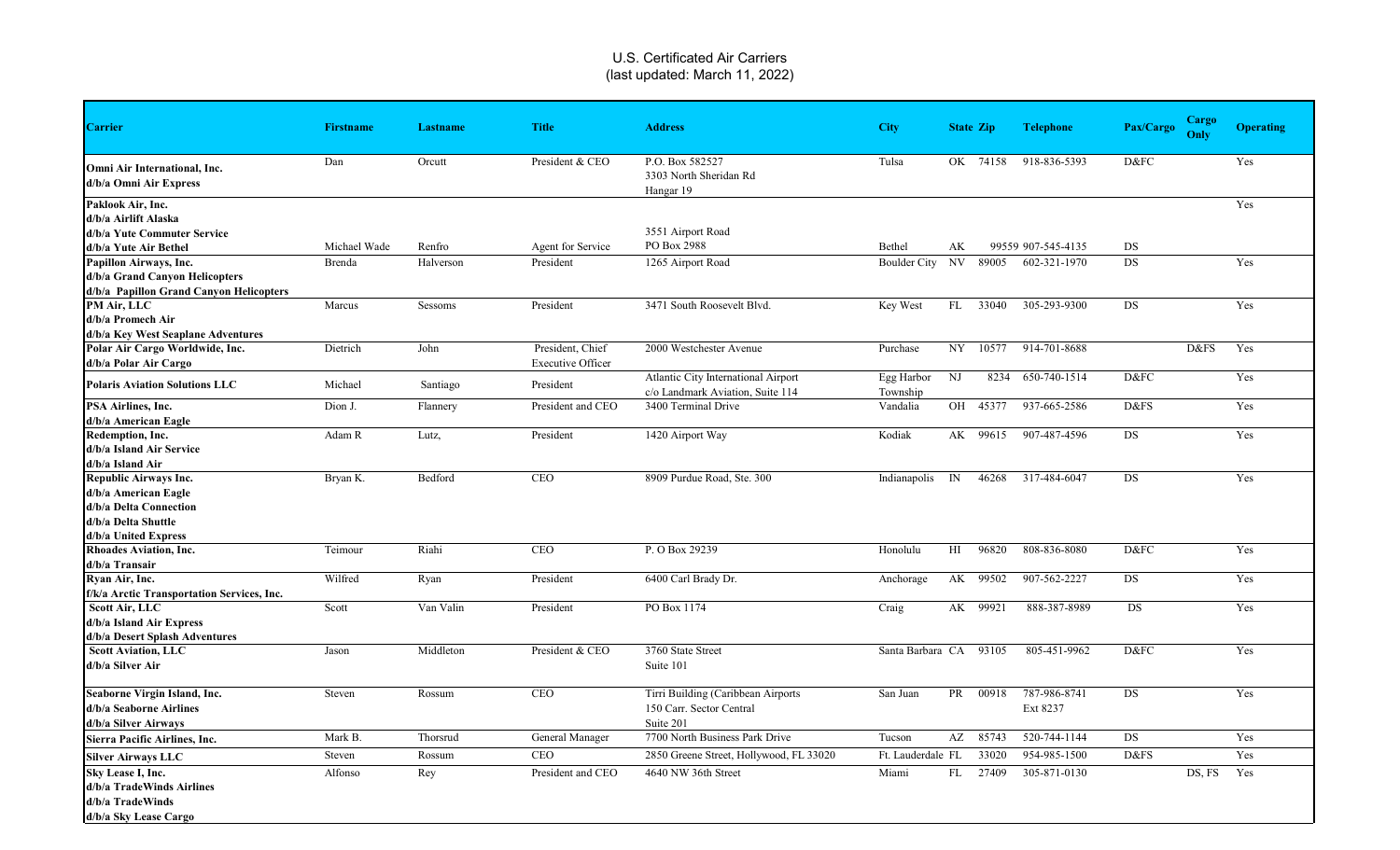| <b>Carrier</b>                                                                                                                              | <b>Firstname</b> | <b>Lastname</b> | <b>Title</b>      | <b>Address</b>                              | <b>City</b>  |                | <b>State Zip</b> | <b>Telephone</b>             | Pax/Cargo     | <b>Cargo</b><br>Only | <b>Operating</b> |
|---------------------------------------------------------------------------------------------------------------------------------------------|------------------|-----------------|-------------------|---------------------------------------------|--------------|----------------|------------------|------------------------------|---------------|----------------------|------------------|
| <b>SkyWest Airlines, Inc.</b><br>d/b/a Delta Connection<br>d/b/a United Express<br>d/b/a AlaskaSkyWest<br>d/b/a American Eagle              | Childs           | Russell         | <b>CEO</b>        | 444 South River Road                        | St. George   |                | UT 84790         | 435-634-3220                 | <b>DS</b>     |                      | Yes              |
| <b>Smokey Bay Air, Inc.</b>                                                                                                                 | Gary             | Brandenburg     | President         | 2100 Kachemak Drive                         | Homer        |                | AK 99603         | 907-235-1511                 | DS            |                      | Yes              |
| <b>Southwest Airlines Co.</b>                                                                                                               | Gary             | Kelly           | President         | 2702 Love Field Drive, HOD-1EO              | Dallas       |                | TX 75235         | 214-792-4363                 | DS            |                      | Yes              |
| Spernak Airways, Inc.                                                                                                                       | Michael B.       | Spernak         | President         | PO Box 10-2255; 1707 Merrill Field Drive    | Anchorage    | AK             | 99510            | 907-272-9475                 | DS            |                      | Yes              |
| <b>Spirit Airlines, Inc.</b>                                                                                                                | Ted              | Christie        | President and CEO | 2800 Executive Way                          | Miramar      | FL             | 33025            | 954-447-7965                 | DS            |                      | Yes              |
| Sun Country, Inc.<br>d/b/a Sun Country Airlines                                                                                             | Jude             | Bricker         | CEO/Chairman      | 2005 Cargo Road                             | Minneapolis, | MN             | 55450            | 651-681-3909                 | D&FC,<br>D&FS |                      | Yes              |
| Swift Air, LLC<br>d/b/a iAero Airways                                                                                                       | Jeff             | Conry           | <b>CEO</b>        | 2710 East Old Tower Road                    | Phoenix      | AZ             | 85034            | 602-629-1221                 | D&FC          |                      | Yes              |
| <b>Tatonduk Outfitters, Ltd.</b><br>d/b/a Everts Air Alaska<br>d/b/a Everts Air Cargo                                                       | Robert W.        | Everts          | President         | 5525 Airport Industrial RD., P.O. Box 61680 | Fairbanks    |                | AK 99706         | 907-450-2345                 | <b>DS</b>     |                      | Yes              |
| Trans Executive Airlines of Hawaii, Inc.<br>d/b/a Transair Express<br>d/b/a Transair Global<br>d/b/a Interisland Airways                    | Teimour          | Riahi           | President & CEO   | P.O. Box 29239                              | Honolulu     | H <sub>I</sub> | 96820            | 1 808 833 5557               | DS&FC         |                      | Yes              |
| 21 Air, LLC                                                                                                                                 | Michael          | Mendez          | President & CEO   | 101 Centreport Dr. Ste. 315                 | Greensboro   | NC             | 27409            | 305-439-4149                 |               | DC&FC Yes            |                  |
| <b>United Airlines, Inc.</b><br>d/b/a Continental Airlines<br>d/b/a Continental Micronesia Airlines<br>d/b/a Air Micronesia Airlines        | Scott            | Kirby           | <b>CEO</b>        | 233 South Wacker Drive                      | Chicago      | IL             | 60606            | 872-825-8181<br>872-825-2333 | D&FS          |                      | Yes              |
| <b>United Parcel Service Co.</b>                                                                                                            | Carol B.         | Tome            | <b>CEO</b>        | 825 Lotus Ave<br>55 Glenlake Parkway, N.E.  | Louisville   | KY             | 40213            | 404-828-7204                 | D&FC          | D&FS                 | Yes              |
| US Airways, Inc.<br>d/b/a MetroJet<br>d/b/a MidAtlantic Airways<br>d/b/a US Airways<br>d/b/a US Airways Express<br>d/b/a US Airways Shuttle |                  |                 |                   | 4000 E. Sky Harbor Blvd                     | Phoenix      | AZ             | 85034            | 480-693-6775                 | D&FS          |                      | No/c             |
| <b>USA Jet Airlines, Inc.</b><br>d/b/a Active Aero Charter                                                                                  | John             | Heaney          | President         | 2068 E Street<br>Willow Run Airport         | Belleville   | MI             | 48111            | 734-547-7228                 | D&FC          | <b>DS</b>            | Yes              |
| <b>Venture Travel, LLC</b><br>d/b/a Taquan Air                                                                                              | Gerald O'Brien   | Salazar         | President         | 4085 Tongass Ave.                           | Ketchikan    | AK             | 99901            | 907-225-2504                 | DS            |                      | Yes              |
| Virgin America, Inc.                                                                                                                        | Peter            | Hunt            | President & COO   | 555 Airport Blvd, Suite 450                 | Burlingame   | CA             | 94010            | 650-762-7110                 | DS            |                      | No/c             |
| <b>Warbelows Air Ventures, Inc.</b><br>d/b/a Air Arctic                                                                                     | Matthew          | Atkinson        | President         | 3720 University Avenue South                | Fairbanks    |                | AK 99709         | 907-474-3520                 | DS            |                      | Yes              |
| Western Air Charter Inc.<br>d/b/a Jet Edge                                                                                                  | William          | Papariella      | President and CEO | 16099 North 82nd Street<br>Unit B10         | Scottsdale   | AZ             | 85260            | 818-442-0096                 | D&FC          |                      | Yes              |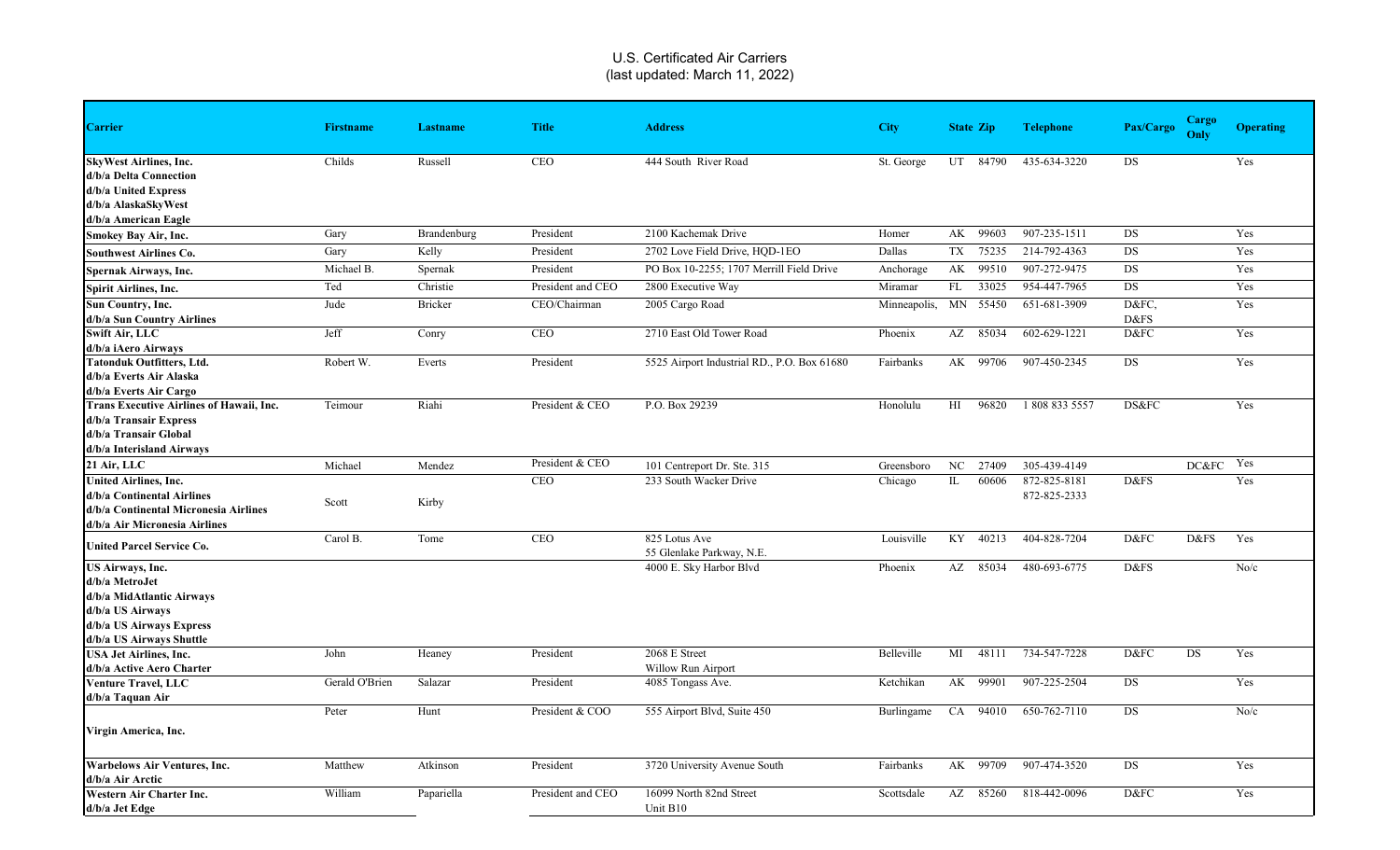| <b>Carrier</b>                              | <b>Firstname</b> | <b>Lastname</b> | <b>Title</b> | <b>Address</b>                                           | <b>City</b> | <b>State Zip</b> | <b>Telephone</b> | Pax/Cargo | <b>Cargo</b><br>Only | <b>Operating</b> |
|---------------------------------------------|------------------|-----------------|--------------|----------------------------------------------------------|-------------|------------------|------------------|-----------|----------------------|------------------|
| <b>Western Global Airlines, LLC</b>         | Ted              | Lytle           | President    | 9260 Estero Park Commons Blvd.                           | Estero      | FL 33928         | 941-907-6810     |           | D&FC                 | Yes              |
| Wright Air Service, Inc.                    | <b>Brett</b>     | Carlson         | President    | PO Box 60142                                             | Fairbanks   | AK 99706         | 907-474-0502     | DS        |                      | Yes              |
| 70 North                                    |                  |                 |              | *see JuniPogo LLC*                                       |             |                  |                  |           |                      |                  |
| <b>Active Aero Charter</b>                  |                  |                 |              | *see USA Jet Airlines, Inc.*                             |             |                  |                  |           |                      |                  |
| Air Arctic                                  |                  |                 |              | *see Warbelow's Air Ventures, Inc.*                      |             |                  |                  |           |                      |                  |
| Airlift Alaska                              |                  |                 |              | *see Paklook Air, Inc.*                                  |             |                  |                  |           |                      |                  |
| <b>Air Micronesia Airlines</b>              |                  |                 |              | *see United Airlines, Inc.*                              |             |                  |                  |           |                      |                  |
| <b>Air Hotel Adventure</b>                  |                  |                 |              | *see Expressjet Airlines, LLC*                           |             |                  |                  |           |                      |                  |
| aha!                                        |                  |                 |              | *see Expressjet Airlines, LLC*                           |             |                  |                  |           |                      |                  |
| aha! Travel Management Company              |                  |                 |              | *see Expressjet Airlines, LLC*                           |             |                  |                  |           |                      |                  |
| <b>Alaska Airlines</b>                      |                  |                 |              | * see Alaska Airlines, Inc. and Virgin America *         |             |                  |                  |           |                      |                  |
| <b>Alaska Air Transit</b>                   |                  |                 |              | *see J&M Alaska Tours, Inc. *                            |             |                  |                  |           |                      |                  |
| <b>Alaska Horizon</b>                       |                  |                 |              | *see Horizon Air Industries, Inc. *                      |             |                  |                  |           |                      |                  |
|                                             |                  |                 |              | *see Air Excursions, LLC*                                |             |                  |                  |           |                      |                  |
| <b>Alaska Seaplanes</b>                     |                  |                 |              | *see Kalinin Aviation, LLC*                              |             |                  |                  |           |                      |                  |
| AlaskaSkyWest                               |                  |                 |              | *see SkyWest Airlines, Inc.*                             |             |                  |                  |           |                      |                  |
| <b>Aleutian Air</b>                         |                  |                 |              | *see Air Excursions, LLC*                                |             |                  |                  |           |                      |                  |
|                                             |                  |                 |              | *see Kalinin Aviation, LLC*                              |             |                  |                  |           |                      |                  |
| <b>Aleutian Airways</b>                     |                  |                 |              | *see Air Excursions, LLC*<br>*see Kalinin Aviation, LLC* |             |                  |                  |           |                      |                  |
| Aloha Air Cargo                             |                  |                 |              | *see Aeko Kula, Inc.*                                    |             |                  |                  |           |                      |                  |
|                                             |                  |                 |              | *see Envoy Air*                                          |             |                  |                  |           |                      |                  |
|                                             |                  |                 |              | *see Mesa Airlines, Inc.*                                |             |                  |                  |           |                      |                  |
| <b>American Eagle</b>                       |                  |                 |              | *see PSA Airlines*                                       |             |                  |                  |           |                      |                  |
|                                             |                  |                 |              | *see Republic Airways Inc.*                              |             |                  |                  |           |                      |                  |
|                                             |                  |                 |              | *see SkyWest Airlines, Inc.*                             |             |                  |                  |           |                      |                  |
| <b>American International Airways</b>       |                  |                 |              | *see Kalitta Air*                                        |             |                  |                  |           |                      |                  |
| Ameristar                                   |                  |                 |              | *see Ameristar Air Cargo, Inc.*                          |             |                  |                  |           |                      |                  |
| <b>Ameristar Charters</b>                   |                  |                 |              | *see Ameristar Air Cargo, Inc.*                          |             |                  |                  |           |                      |                  |
| <b>Arctic Transportation Services, Inc.</b> |                  |                 |              | *see Ryan Air, Inc. *                                    |             |                  |                  |           |                      |                  |
| <b>Asia Pacific Airlines</b>                |                  |                 |              | *see Aero Micronesia, Inc.*                              |             |                  |                  |           |                      |                  |
| <b>Cal Jet by Elite Airways</b>             |                  |                 |              | ** Elite Airways, LLC*                                   |             |                  |                  |           |                      |                  |
| Dash Air                                    |                  |                 |              | *see Air Excursions, LLC*                                |             |                  |                  |           |                      |                  |
|                                             |                  |                 |              | *see Kalinin Aviation, LLC*<br>*see Air Excursions, LLC* |             |                  |                  |           |                      |                  |
| <b>Dash Airlines</b>                        |                  |                 |              | *see Kalinin Aviation, LLC*                              |             |                  |                  |           |                      |                  |
|                                             |                  |                 |              | *see SkyWest Airlines, Inc.*                             |             |                  |                  |           |                      |                  |
| <b>Delta Connection</b>                     |                  |                 |              | *see Endeavor Airlines, Inc.*                            |             |                  |                  |           |                      |                  |
|                                             |                  |                 |              | *see Republic Airways Inc.*                              |             |                  |                  |           |                      |                  |
| <b>Delta</b>                                |                  |                 |              | *see Delta Air Lines, Inc.*                              |             |                  |                  |           |                      |                  |
| <b>Delta Express</b>                        |                  |                 |              | *see Delta Air Lines, Inc.*                              |             |                  |                  |           |                      |                  |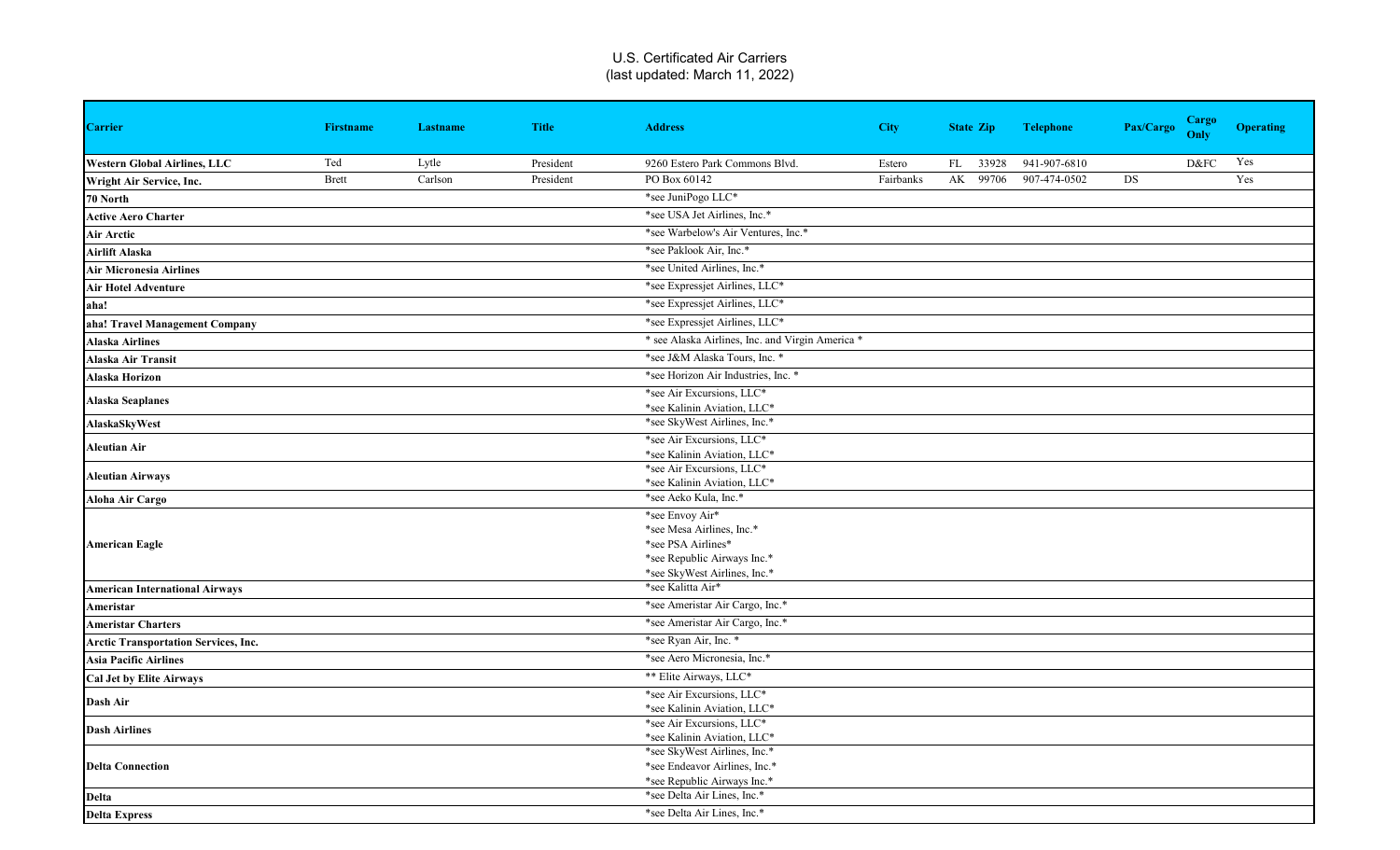| <b>Carrier</b>                           | <b>Firstname</b> | Lastname | <b>Title</b> | <b>Address</b>                                  | <b>City</b> | <b>State Zip</b> | <b>Telephone</b> | Pax/Cargo | <b>Cargo</b><br>Only | <b>Operating</b> |
|------------------------------------------|------------------|----------|--------------|-------------------------------------------------|-------------|------------------|------------------|-----------|----------------------|------------------|
| <b>Delta Shuttle</b>                     |                  |          |              | * see Delta Air Lines, Inc.*                    |             |                  |                  |           |                      |                  |
|                                          |                  |          |              | *see Republic Airways Inc.*                     |             |                  |                  |           |                      |                  |
| <b>Desert Splash Adventures</b>          |                  |          |              | *see Scott Air, LLC*                            |             |                  |                  |           |                      |                  |
| <b>DHL Express</b>                       |                  |          |              | *see Mesa Airlines*                             |             |                  |                  |           |                      |                  |
| <b>Eastern Air Cargo</b>                 |                  |          |              | *see Eastern Airlines LLC*                      |             |                  |                  |           |                      |                  |
| <b>Everts Air Cargo</b>                  |                  |          |              | *see Tatonduk Outfitters Ltd.*                  |             |                  |                  |           |                      |                  |
| <b>Everts Air Alaska</b>                 |                  |          |              | *see Tatonduk Outfitters Ltd.*                  |             |                  |                  |           |                      |                  |
| Fly-aha!                                 |                  |          |              | *see Expressjet Airlines, LLC*                  |             |                  |                  |           |                      |                  |
| <b>Frontier Express</b>                  |                  |          |              | *see Republic Airways Inc.                      |             |                  |                  |           |                      |                  |
| <b>Grand Canyon Airlines</b>             |                  |          |              | *see Grand Canyon Airlines, Inc.*               |             |                  |                  |           |                      |                  |
| <b>Grand Canyon Helicopters</b>          |                  |          |              | *see Papillon Airways, Inc.*                    |             |                  |                  |           |                      |                  |
| <b>Grand Canyon Scenic Airlines</b>      |                  |          |              | *see Grand Canyon Airlines, Inc.*               |             |                  |                  |           |                      |                  |
| <b>Gulf and Caribbean Air</b>            |                  |          |              | *see Gulf & Caribbean Cargo, Inc.               |             |                  |                  |           |                      |                  |
| <b>Horizon Air</b>                       |                  |          |              | *Horizon Air Industries, Inc. *                 |             |                  |                  |           |                      |                  |
| iAero Airways                            |                  |          |              | *see Swift Air, LLC                             |             |                  |                  |           |                      |                  |
| <b>IFL Group</b>                         |                  |          |              | *see Gulf & Caribbean Cargo, Inc.               |             |                  |                  |           |                      |                  |
| <b>Interisland Airways</b>               |                  |          |              | *see Trans Executive Airlines of Hawaii, Inc. * |             |                  |                  |           |                      |                  |
| Island                                   |                  |          |              | *see Hawaii Island Air, Inc.*                   |             |                  |                  |           |                      |                  |
| <b>Island Air Express</b>                |                  |          |              | *see Scott Air, LLC*                            |             |                  |                  |           |                      |                  |
| <b>Island Air Service</b>                |                  |          |              | *see Redemption, Inc.                           |             |                  |                  |           |                      |                  |
| <b>Jet Edge</b>                          |                  |          |              | *see Western Air Charter Inc.*                  |             |                  |                  |           |                      |                  |
| <b>Kaiser Air</b>                        |                  |          |              | * see KaiserAir, Inc. *                         |             |                  |                  |           |                      |                  |
| Katmai Air                               |                  |          |              | *see Katmai Air, LLC*                           |             |                  |                  |           |                      |                  |
| <b>Key West Seaplane Adventures</b>      |                  |          |              | *see PM Air, LLC*                               |             |                  |                  |           |                      |                  |
| <b>National Airlines</b>                 |                  |          |              | *see National Air Cargo Group, LLC*             |             |                  |                  |           |                      |                  |
| <b>Northern Pacific</b>                  |                  |          |              | *see Northern Pacific Airlines, Inc.*           |             |                  |                  |           |                      |                  |
| <b>Northern Pacific Airlines</b>         |                  |          |              | *see Northern Pacific Airlines, Inc.*           |             |                  |                  |           |                      |                  |
| <b>Northern Pacific Airways</b>          |                  |          |              | *see Northern Pacific Airlines, Inc.*           |             |                  |                  |           |                      |                  |
| <b>Ohana by Hawaiian</b>                 |                  |          |              | *see Empire Airlines, Inc.*                     |             |                  |                  |           |                      |                  |
| <b>Omni Air Express</b>                  |                  |          |              | *see Omni Air International*                    |             |                  |                  |           |                      |                  |
| <b>Papillon Grand Canyon Helicopters</b> |                  |          |              | *see Papillon Airways, Inc.*                    |             |                  |                  |           |                      |                  |
| Polar Air Cargo                          |                  |          |              | * see Polar Air Cargo Worldwide, Inc. *         |             |                  |                  |           |                      |                  |
| <b>Promech Air</b>                       |                  |          |              | *see PM Air, LLC*                               |             |                  |                  |           |                      |                  |
| Ravn Alaska                              |                  |          |              | *see Northern Pacific Airlines, Inc.*           |             |                  |                  |           |                      |                  |
| <b>Ravn Connect</b>                      |                  |          |              | *see Northern Pacific Airlines, Inc.*           |             |                  |                  |           |                      |                  |
| <b>Ryan Air</b>                          |                  |          |              | *see Arctic Transportation Services, Inc.*      |             |                  |                  |           |                      |                  |